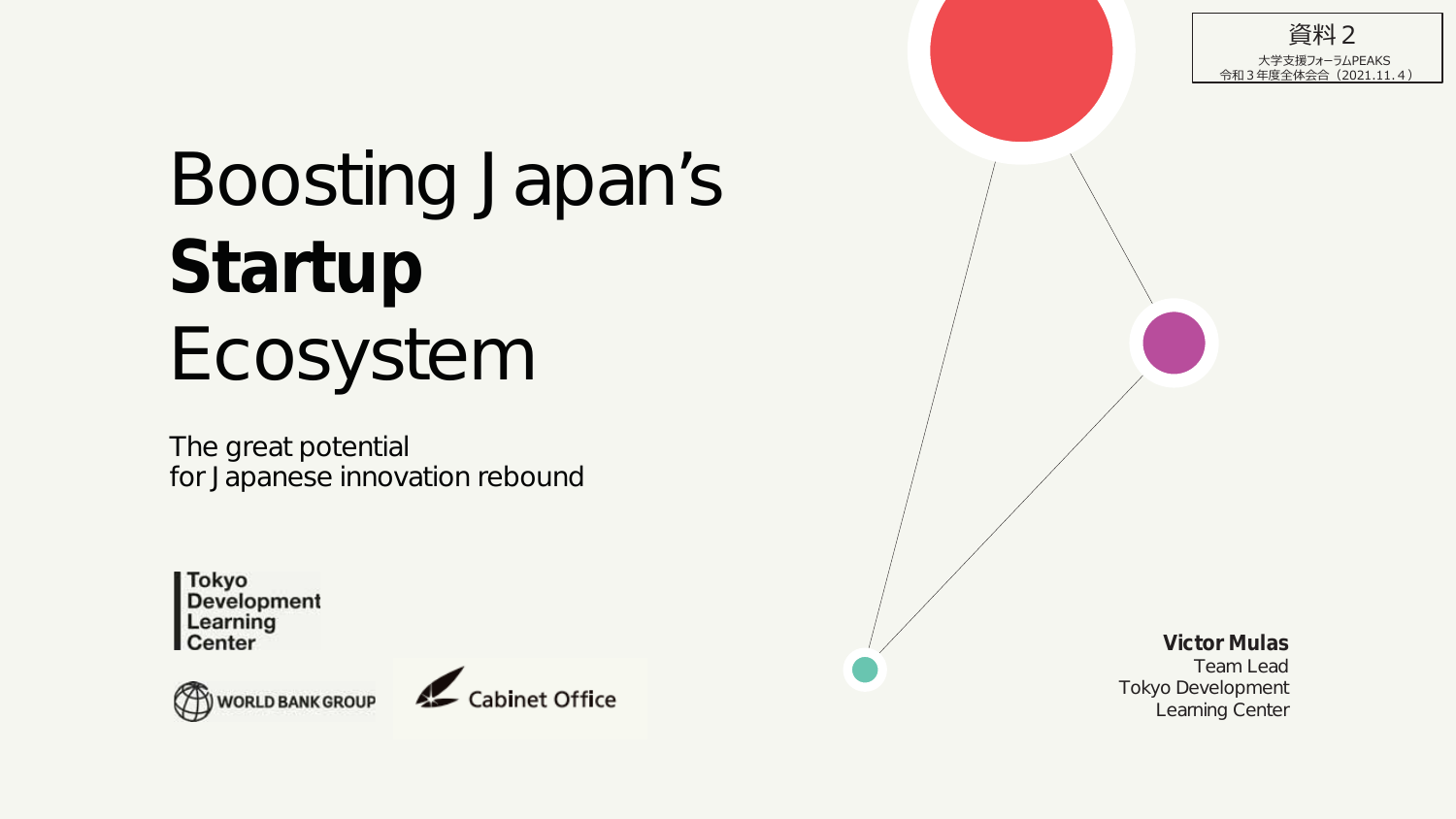Vaccine Manufacture Share by Global Value (2019)

# Global **COVID-19**  Vaccine Market (Q1,2021)



Innovation is increasingly focused on start-up development and commercialization

COVID-19 mRNA vaccinations were largely a product of startup innovation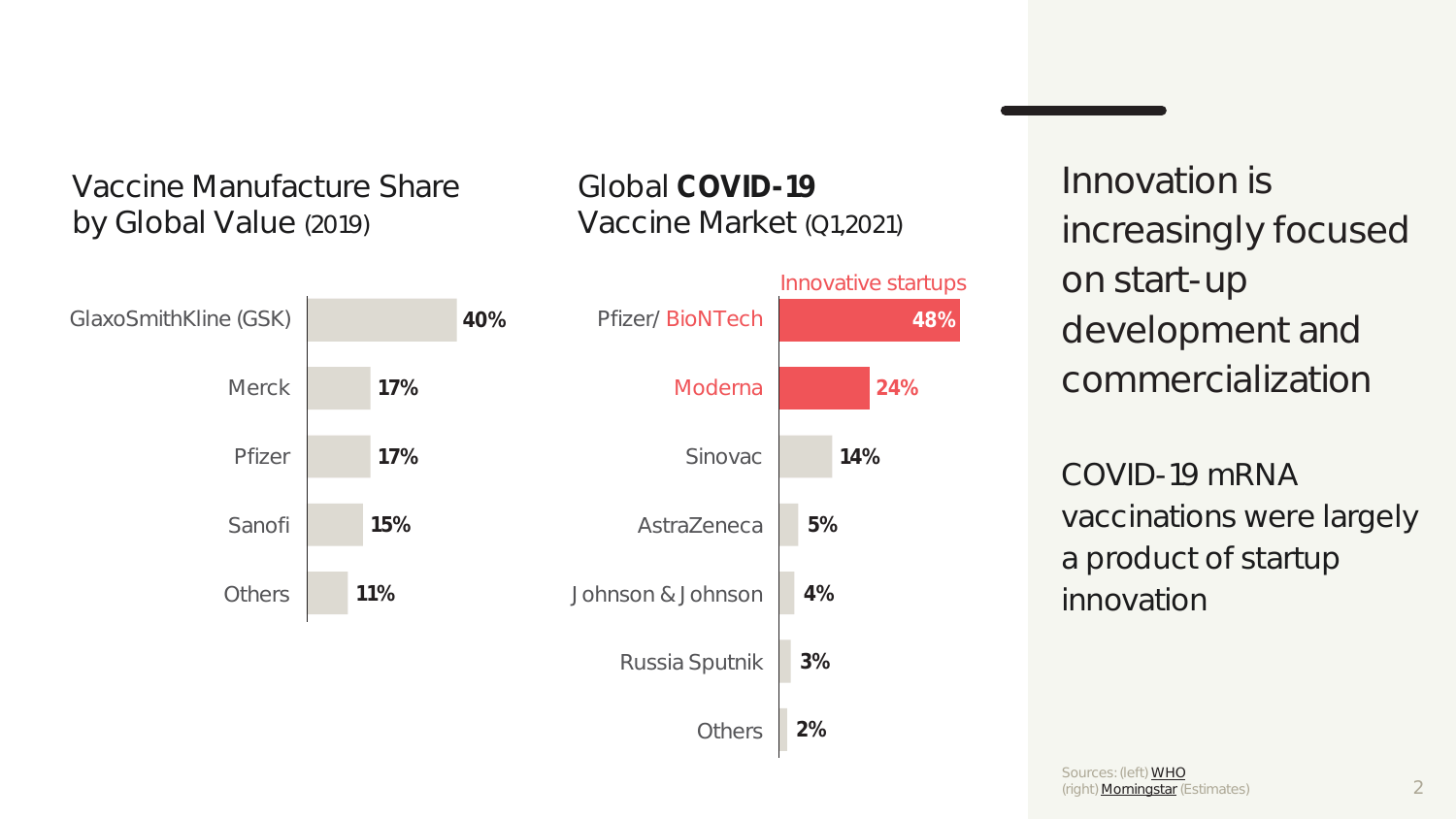

Boosting Japan's start-up ecosystem presents a great potential for its forward-looking competitiveness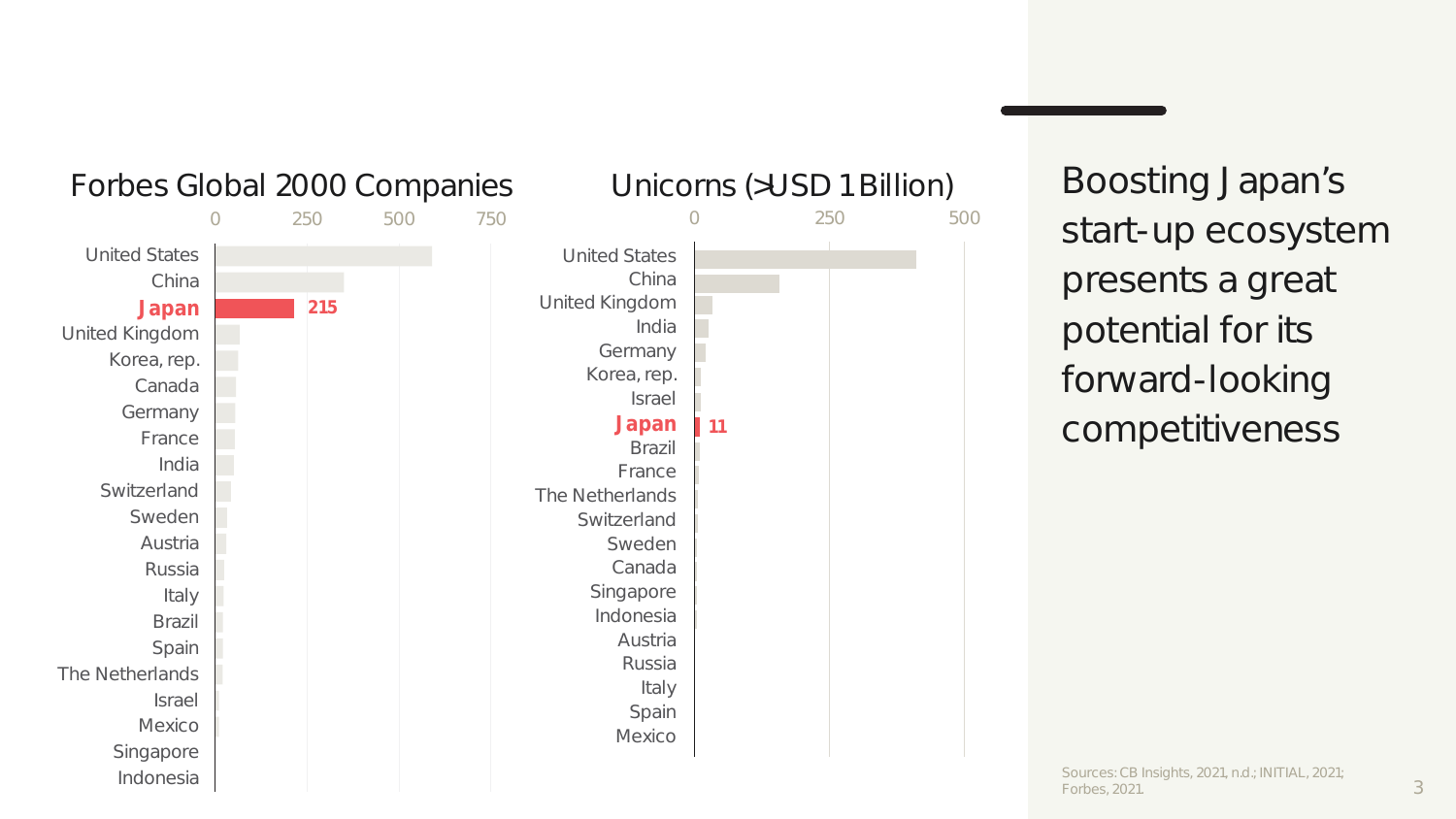

Boosting Japan's start-up ecosystem presents a great potential for its forward-looking competitiveness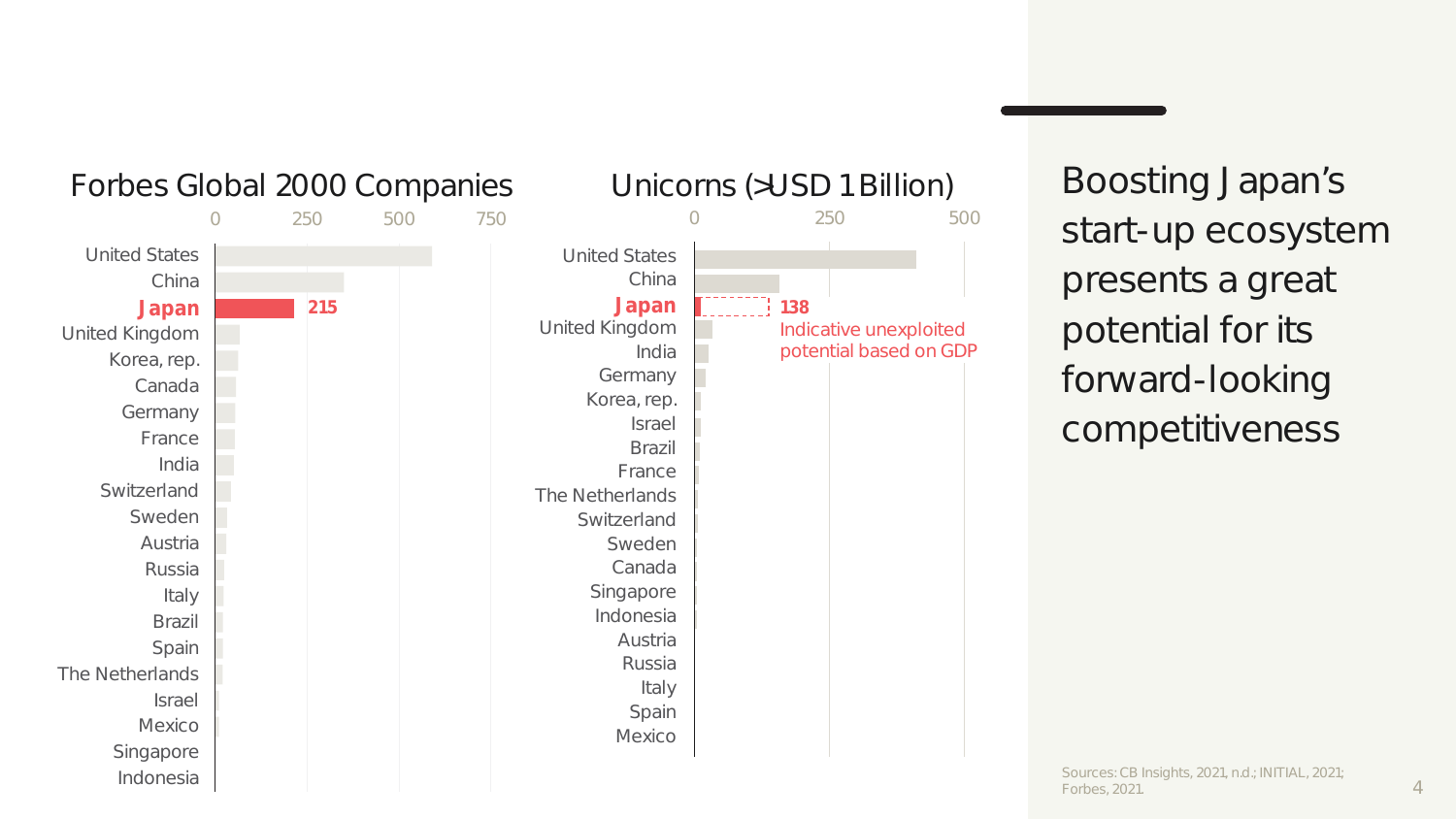

Tokyo is today the only true startup ecosystem in Japan, but it is small on global terms

5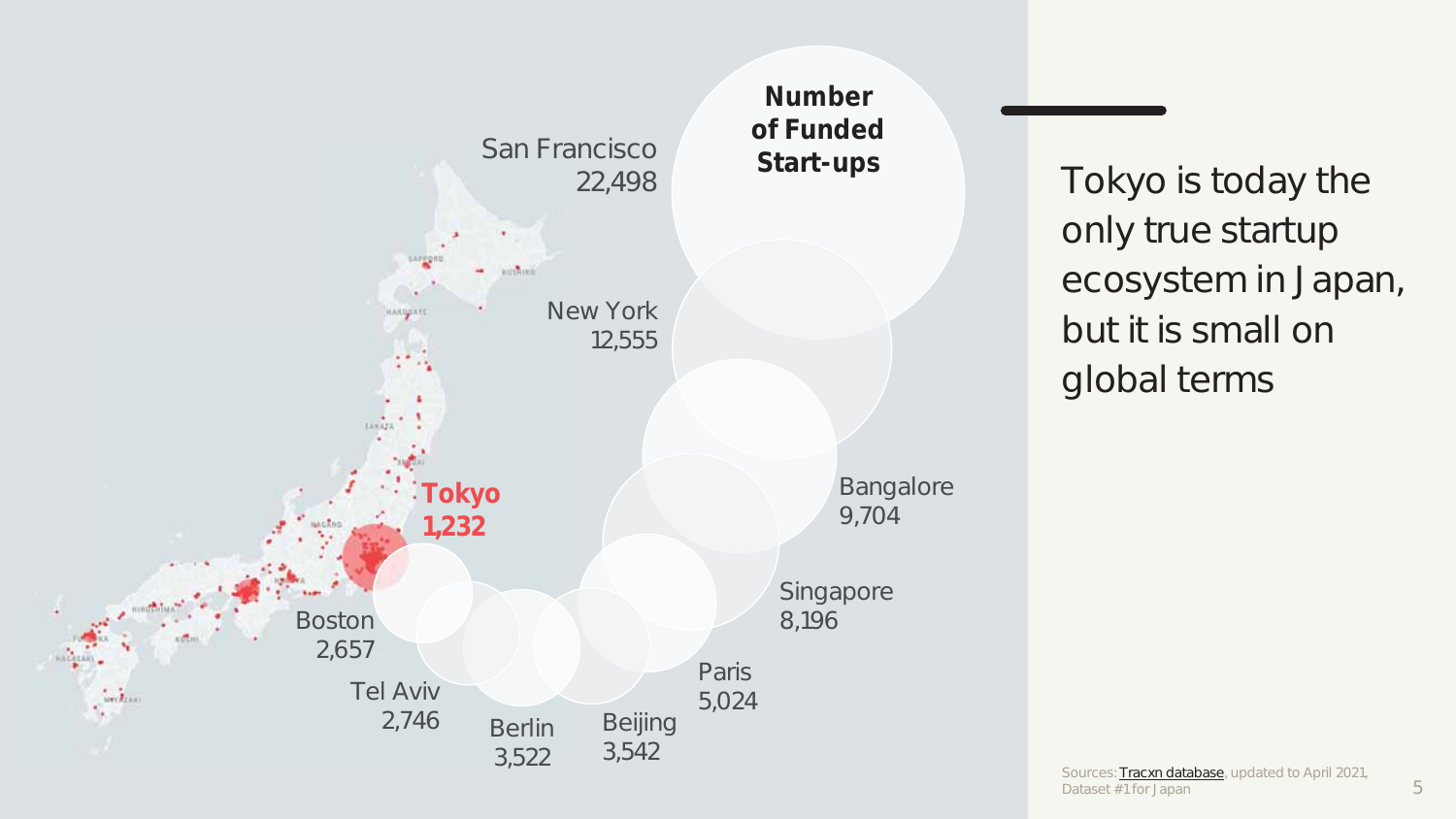

Tokyo Ecosystem is dominated by traditional institutions that do not cater to start-up needs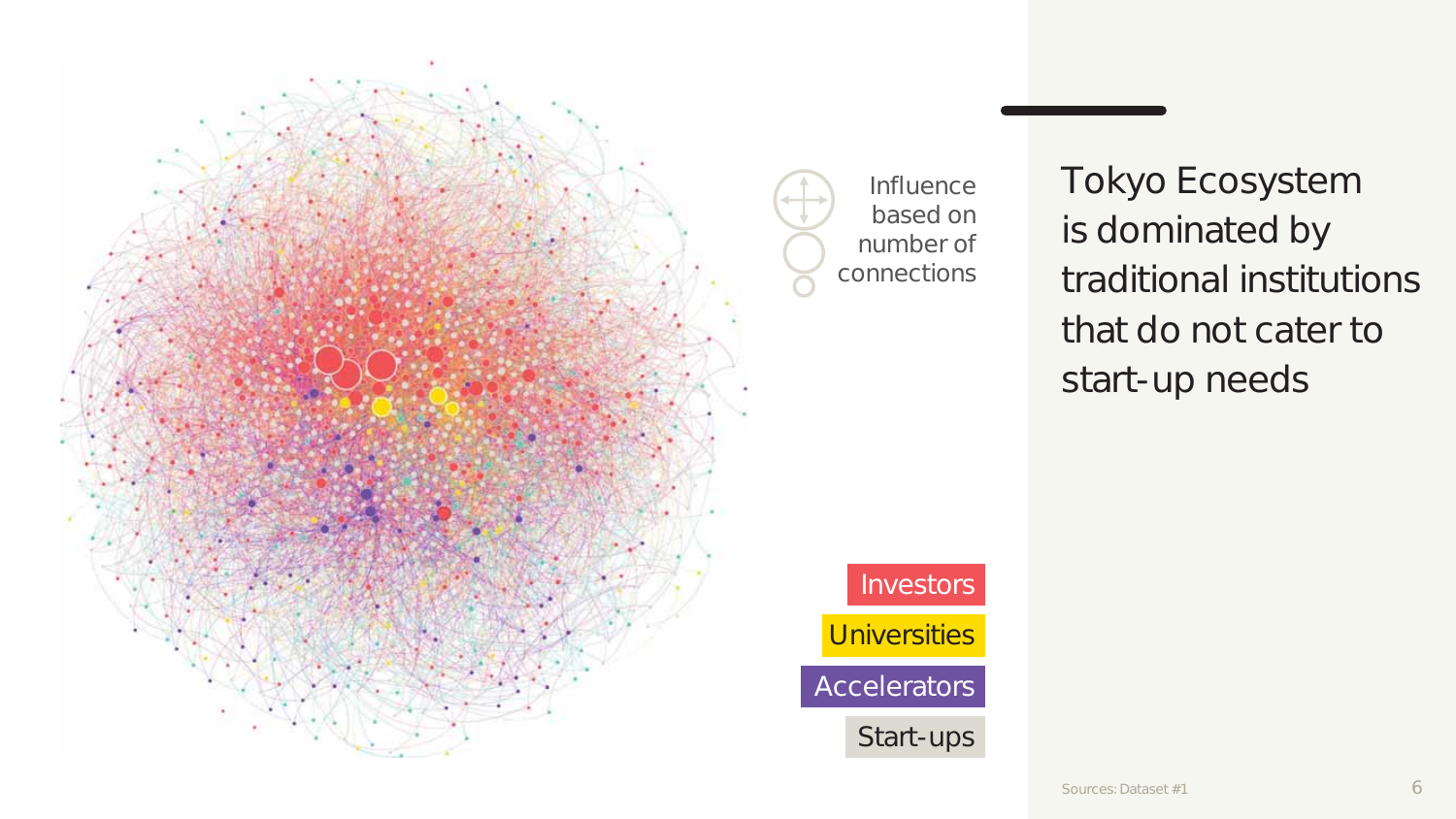

Influence based on number of connections Tokyo Ecosystem is dominated by traditional institutions that do not cater to start-up needs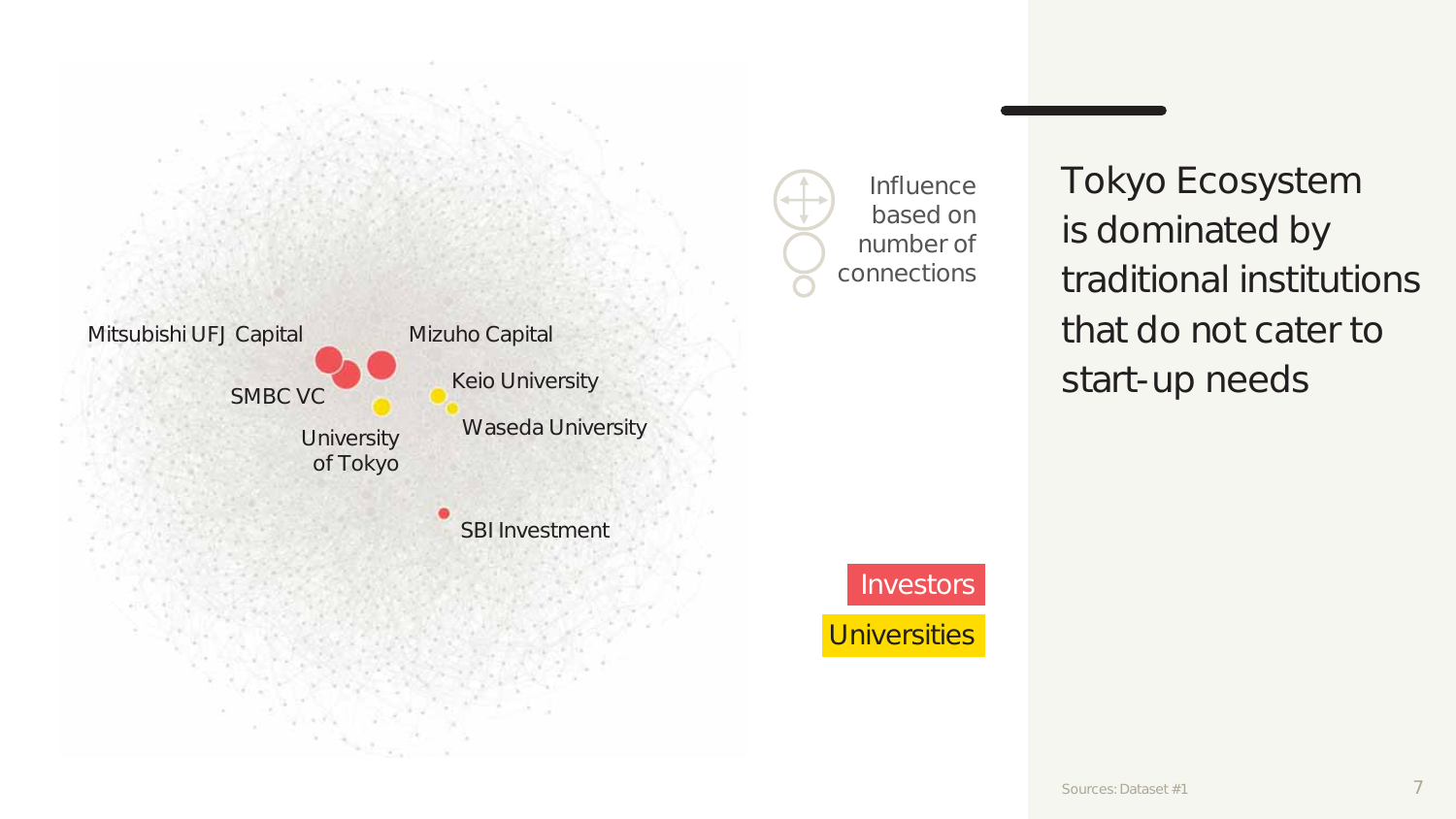



Specialized Non-specialized

Start-ups

The start-up "growth-driven" specialized ecosystem in Tokyo is small and has little influence

Tokyo presents the reverse image of New York and other leading global start-up ecosystems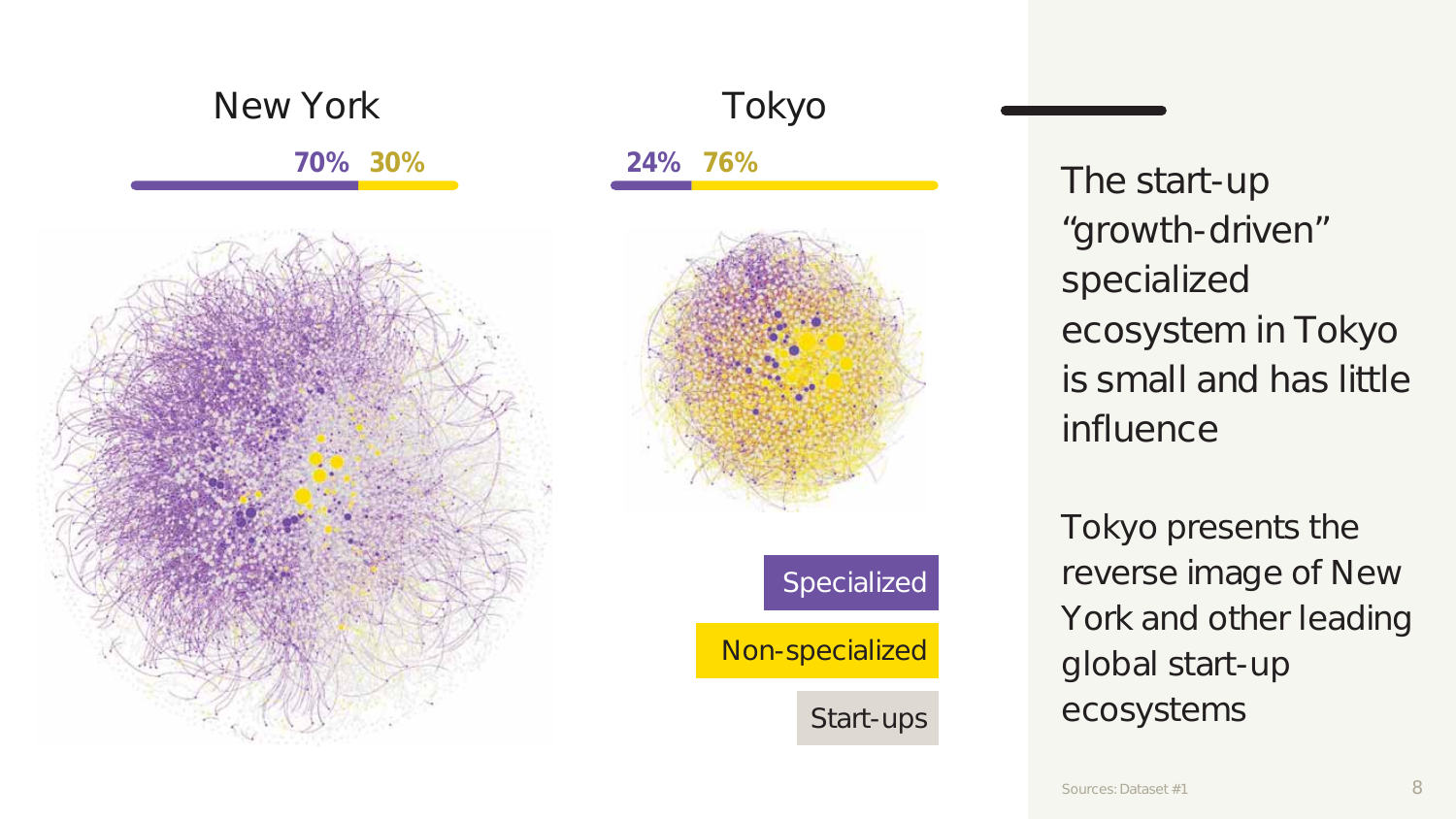

The ecosystem is predominantly domestic; it has very little international connectivity

Tokyo only relevant link is with San Francisco for accessing innovation through investment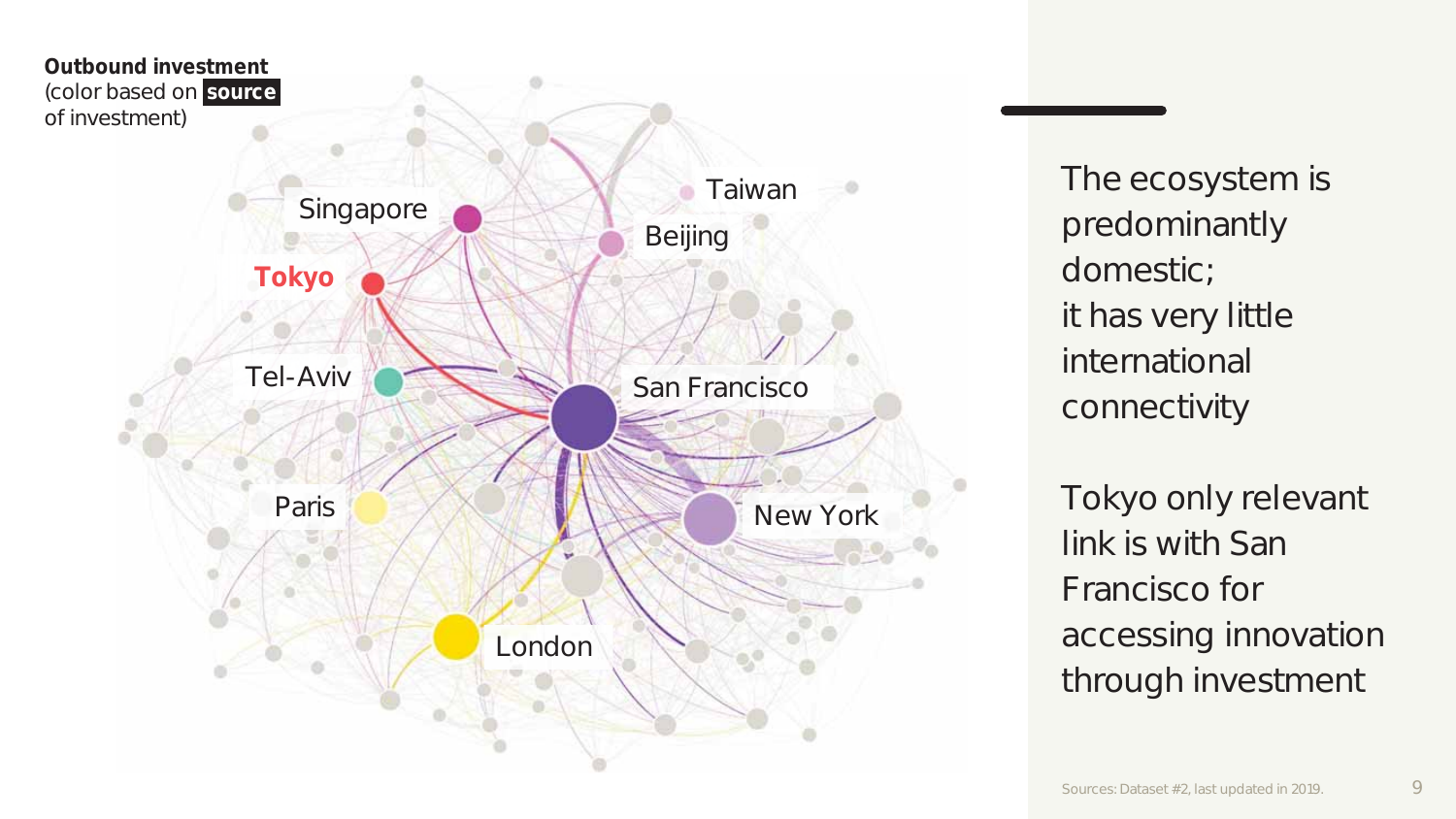## Distribution of VC Investment Stages



### Average Deal Size per Investment Stage Category, US\$ Millions



### **Investment**

Growth-oriented capital is limited (bellow 25% of startup investment), and disproportionally deployed in small stages and ticket sizes

Sources: For Europe and global—CBInsights, 2020; for North America—CBInsights, 2019; for Japan— Venture Enterprise Center (VEC), 2020

15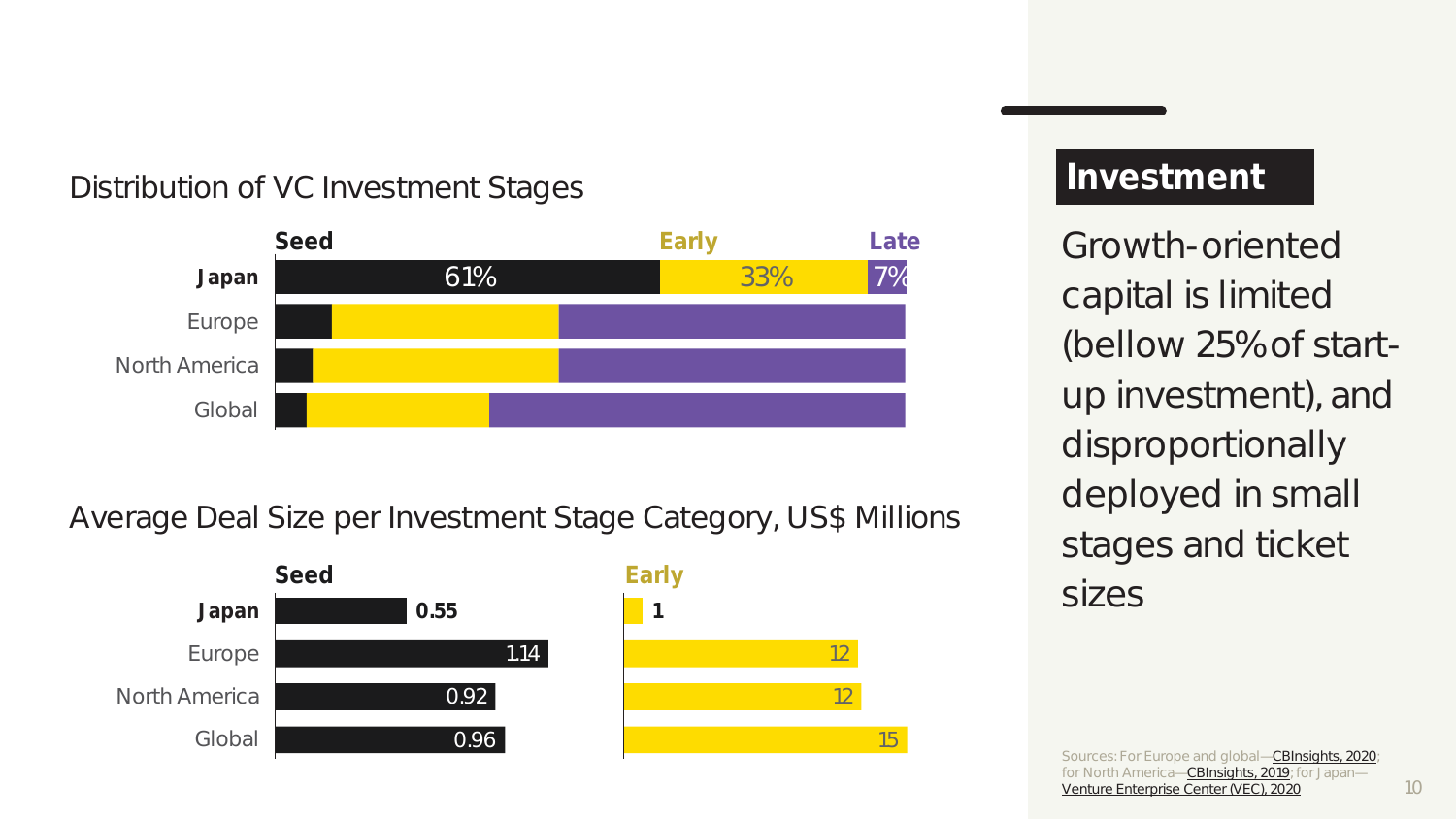### Investment Balance Gap (received vs provided) in Unicorns



## **Investment**

Beyond supply problems; the pipeline of start-ups is also not satisfying the needs of Japanese investors and corporations

11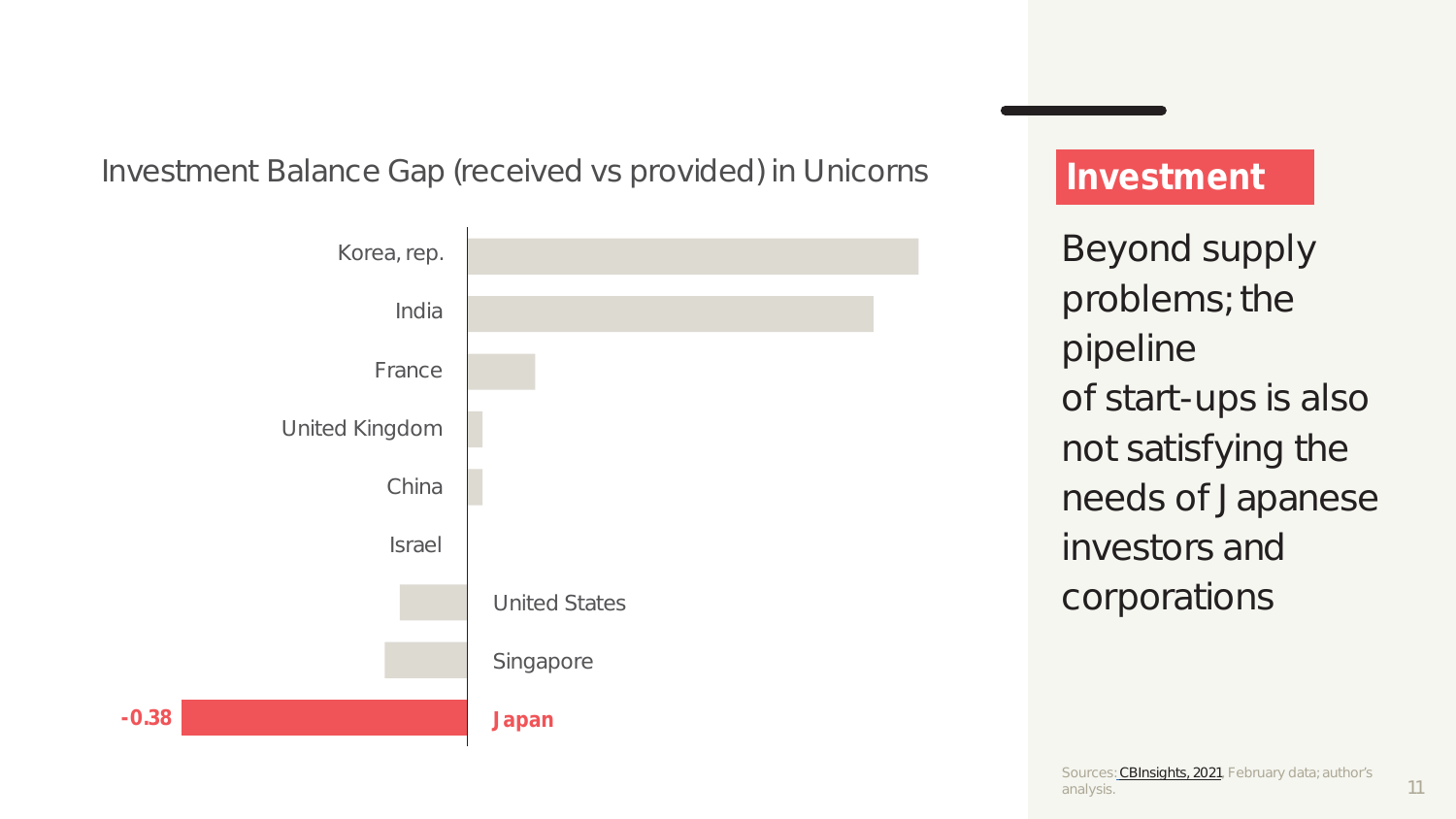Percentage of start-ups having raised funding over…



# **Support Infra.**

There are no mature scale-up accelerators that can help start-ups to grow at global scale

Sources: Accelerator websites: 500 startups; Techstars; AngelPad; Plug and Play Tech Center Global; Plug and Play Tech Center Japan; Samurai incubate; Open Network Lab; Pitchbook database; and Tracxn database, Dataset #3.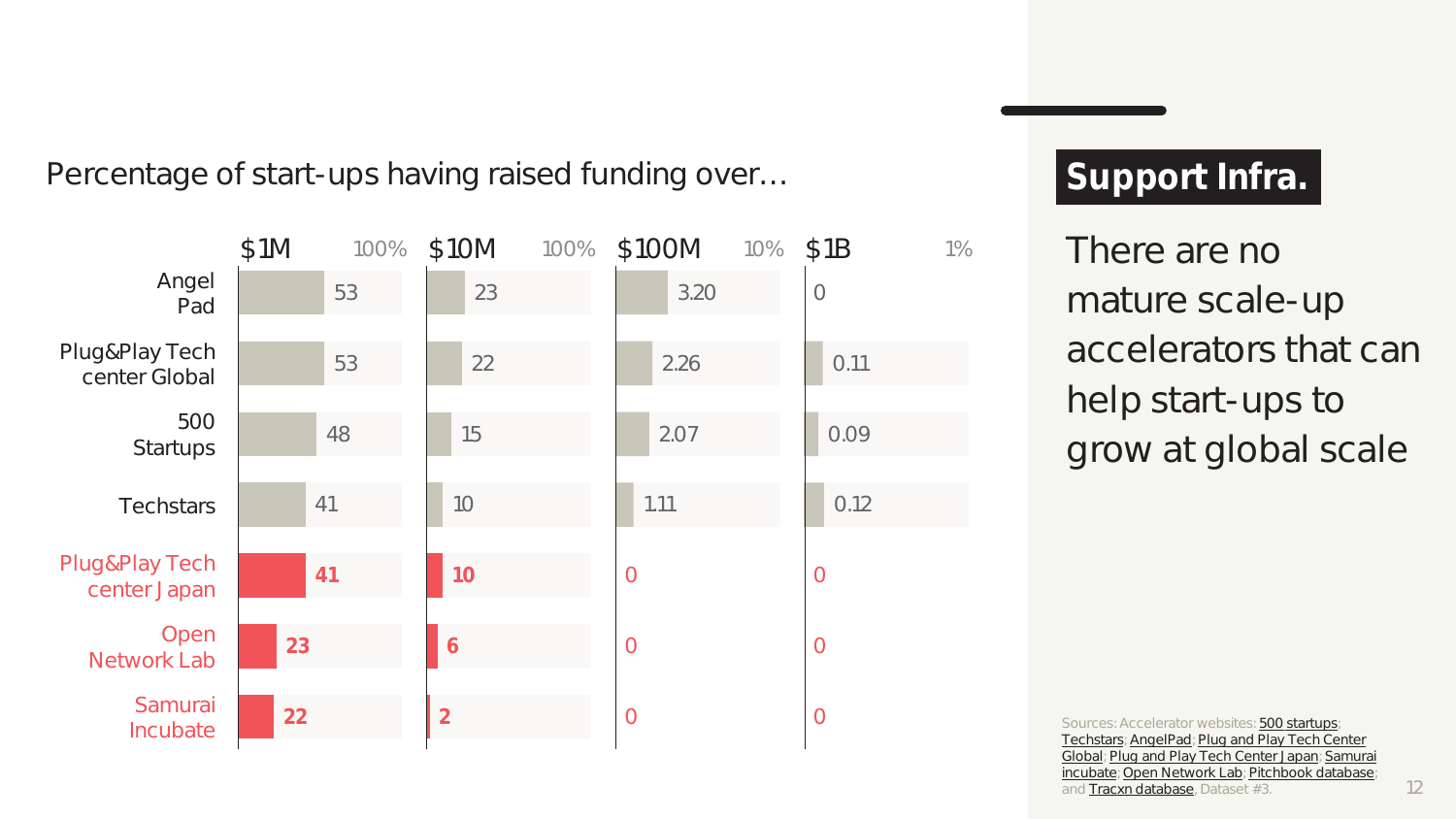# New York Tokyo





Angel investor

Start-ups

# **Support Infra.**

Compared to global ecosystems like New York's, Tokyo lacks a population of domestic mentors and angels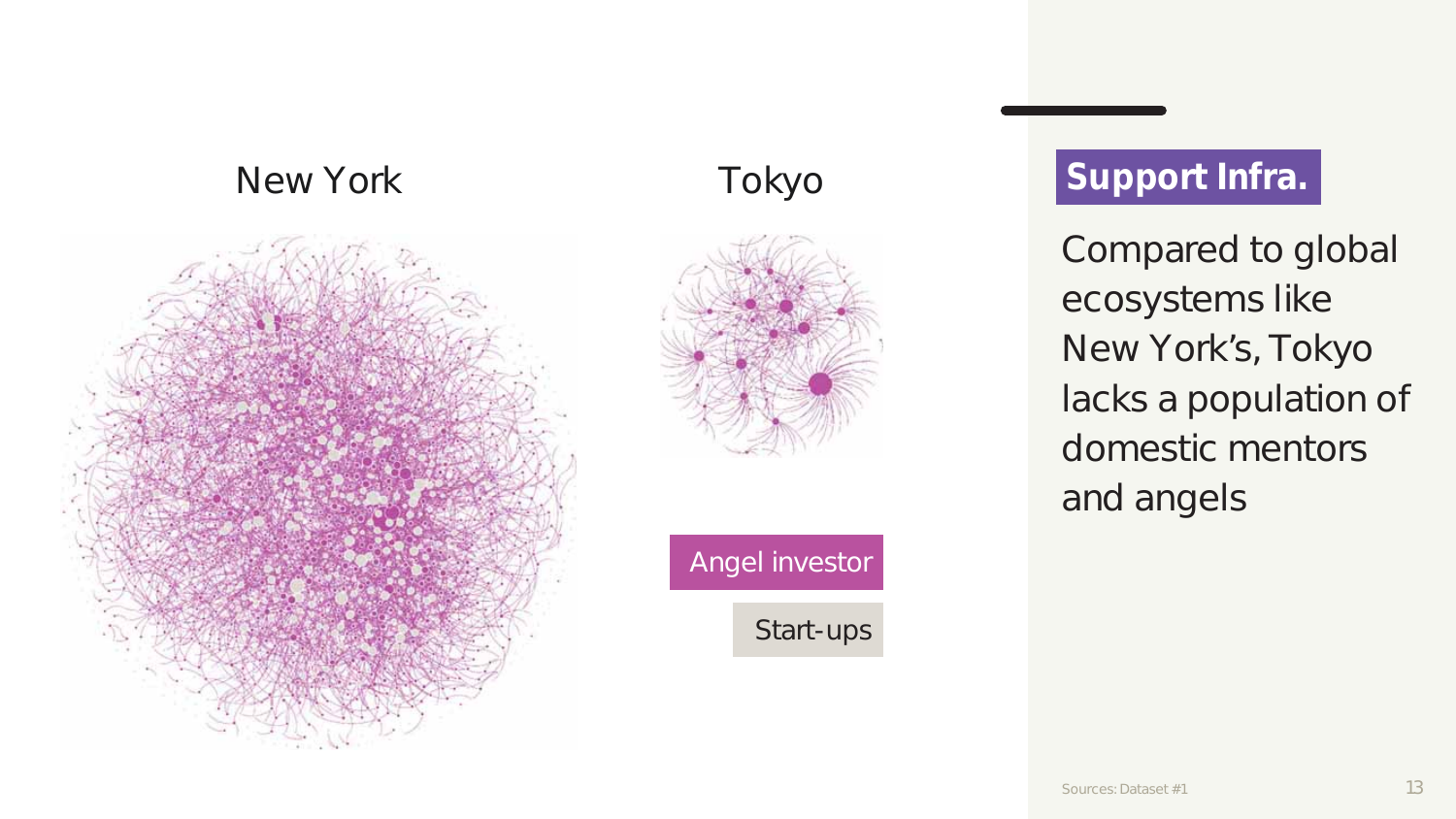

# **Skills and Talent**

When compared to leading universities from around the world, Japan's top universities lad behind in terms of startup and unicorn production, as well as startup funding

Sources: Tracxn database for U.S. universities (June-July 2021); Crunchbase database for Japanese universities (May 2021). Note: University of Pennsylvania and Columbia University combine data from undergraduate programs and their business schools.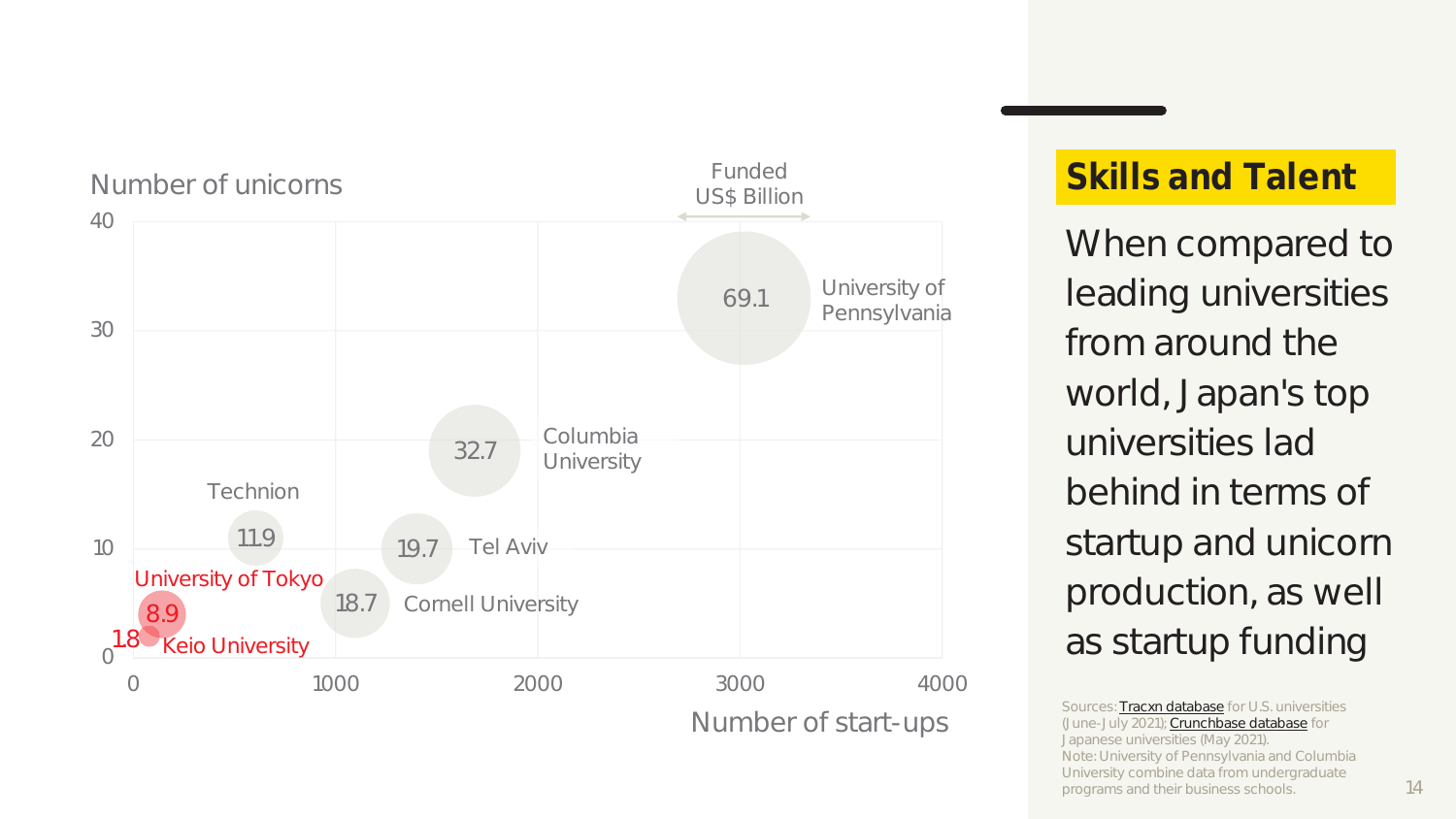|                                                                  |                             |                                                                                                                                                                                                                                                                                                                                      | 2                                                                                                                                                                                                                                                                                                                                                                   | 3 <sup>1</sup>                                                                                                                                                                                                                                                                                                        |
|------------------------------------------------------------------|-----------------------------|--------------------------------------------------------------------------------------------------------------------------------------------------------------------------------------------------------------------------------------------------------------------------------------------------------------------------------------|---------------------------------------------------------------------------------------------------------------------------------------------------------------------------------------------------------------------------------------------------------------------------------------------------------------------------------------------------------------------|-----------------------------------------------------------------------------------------------------------------------------------------------------------------------------------------------------------------------------------------------------------------------------------------------------------------------|
| Recommendations                                                  | GAPS                        | OVERALL<br>SMALL VC SIZE                                                                                                                                                                                                                                                                                                             | LIMITED INT'L FUNDS<br>AND GLOBAL GROWTH<br>EXPERIENCE                                                                                                                                                                                                                                                                                                              | SCALE-UP                                                                                                                                                                                                                                                                                                              |
| Investment<br>Support Infrastructure<br><b>Skills and Talent</b> | Action<br>Policy<br>Example | Catalyze and attract new<br>funds at every stage, with<br>focus on mid-late stage<br>Co-invest (directly, fund<br>of funds)* and catalyze<br>new funding<br>Israel (Yozma and Heznek)<br>fund co-investment<br>programs*<br>Germany co-investment<br>growth facility*,<br>French seed Tech (seed co-<br>investment*), UK Future Fund | Attract int'l funds<br>and talent<br>Market regulation<br>and transparency<br>Tax incentives for<br>talent acquisition<br>Incentives through<br>co-investment<br>US SEC and EC guidelines;<br>secondary markets<br>Singapore VC tax incentives<br>UK and Germany's VC<br>investment tax relief<br>programs<br>Korea fund of funds and<br>foreign VC investment fund | Catalyze scale-up funds<br>(domestic and int'l) and<br>increase the quality of<br>investable pipeline<br>Co-invest*, catalyze<br>new funding<br>Set up goals and partnership<br>with Japanese scale-up funds<br>Pan-European Investment<br>Fund<br>France late-stage VC co-<br>investment funding*, UK<br>Future Fund |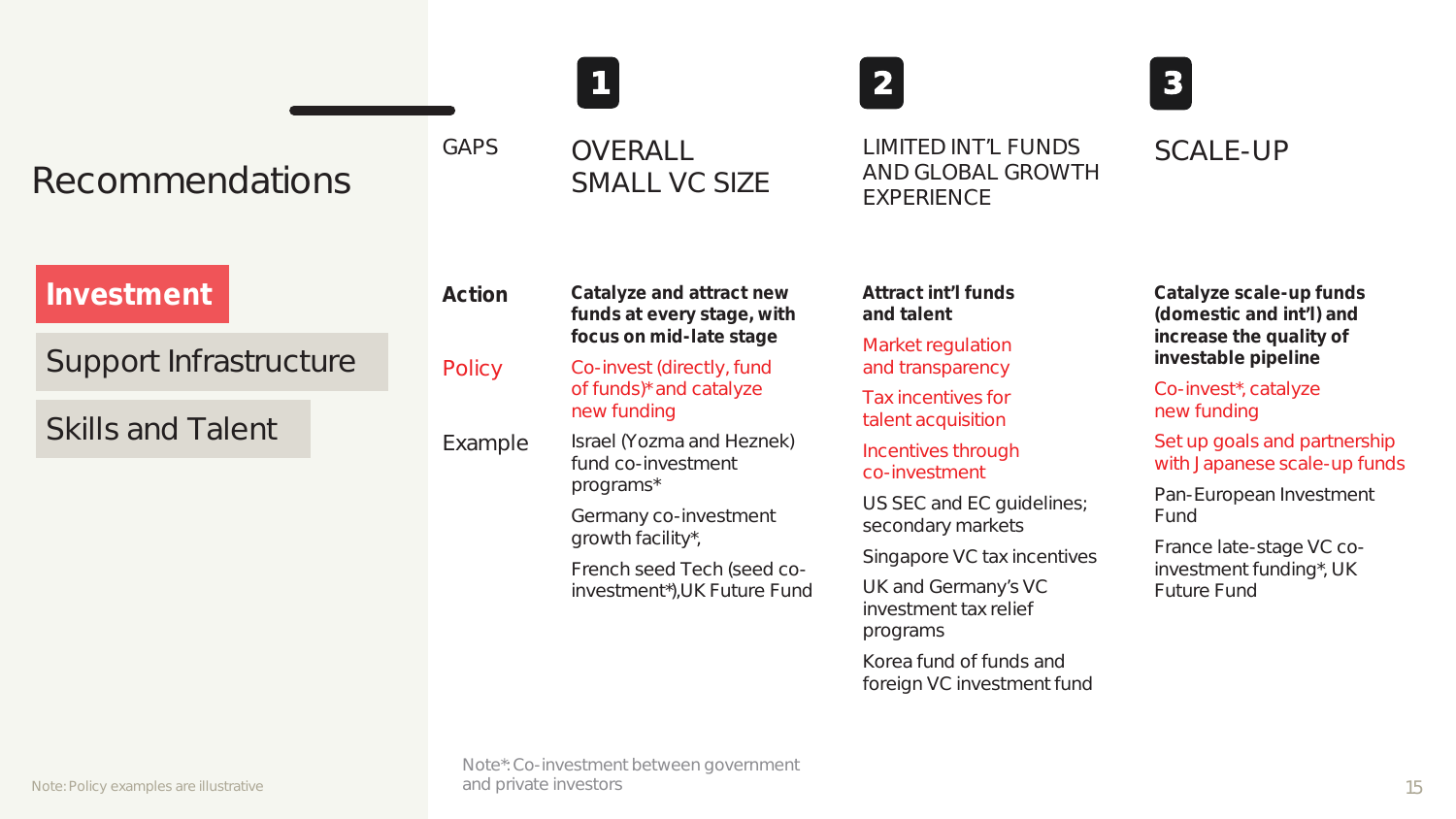|                                                                    |                       |                                                                                                                        |                                                                                                                                  | 3                                                                                                                                            |
|--------------------------------------------------------------------|-----------------------|------------------------------------------------------------------------------------------------------------------------|----------------------------------------------------------------------------------------------------------------------------------|----------------------------------------------------------------------------------------------------------------------------------------------|
| Recommendations                                                    | GAPS                  | SMALL SIZE AND<br><b>LACK OF GLOBAL</b><br><b>ACCELERATORS</b>                                                         | LIMITED NUMBER OF<br>DOMESTIC MENTORS<br>AND EXPERIENCED<br>START-UP SCALE-UP<br><b>TALENT</b>                                   | CORPORATE AND<br>PUBLIC PROGRAMS<br>ARE NOT GROWTH-<br>ORIENTED                                                                              |
| Investment<br>Support Infrastructure                               | Action                | Co-investment* of<br>international accelerators<br>and build deep-tech vertical<br>programs (domestic and<br>scale-up) | Attract int'l mentors and<br>start-up talent through<br>hands-on co-creation<br>programs to develop local<br>talent capabilities | Catalyze corporate and public<br>startup growth-oriented<br>programs<br>Direct and facilitate accelerators<br>partnership with corporate and |
| <b>Skills and Talent</b><br>Note: Policy examples are illustrative | Policy                | Co-invest*, catalyze new<br>funding and presence<br>of int'l accelerators                                              | Attraction of talent through<br>hands-on co-creation<br>programs to develop local<br>talent capabilities                         | public S&T programs<br>Public procurement catalyzation<br>of new startup markets                                                             |
|                                                                    |                       | Catalyze domestic deep tech<br>accelerators with partnership<br>guidance                                               | Tax incentives and promotion<br>of international mentors'                                                                        | Deep tech public-PPP<br>challenges and regulatory<br>sandboxes                                                                               |
|                                                                    | Example               | Israel, Finland, France, Korea<br>subsidies and co-funding of<br>accelerator programs                                  | programs<br>UK Global Entrepreneurship<br>Program (GEP)                                                                          | <b>Israel and Massachusetts</b><br>provision of funding to MNC<br>to build innovation hubs                                                   |
|                                                                    |                       | France vertical deep tech<br>accelerator program                                                                       | Korea K start-up Grand<br>Challenge, France Concours<br>$i$ -Lab                                                                 | NASA catalyzation of space<br>transportation market                                                                                          |
|                                                                    | and private investors | Note*: Co-investment between government                                                                                | France early-stage tax<br>exemptions, UK Angel co-<br>investment fund, Korea<br>secondary market for angels                      | COVID warp speed, DARPA<br>challenges Korea regulatory<br>sandboxes<br>16                                                                    |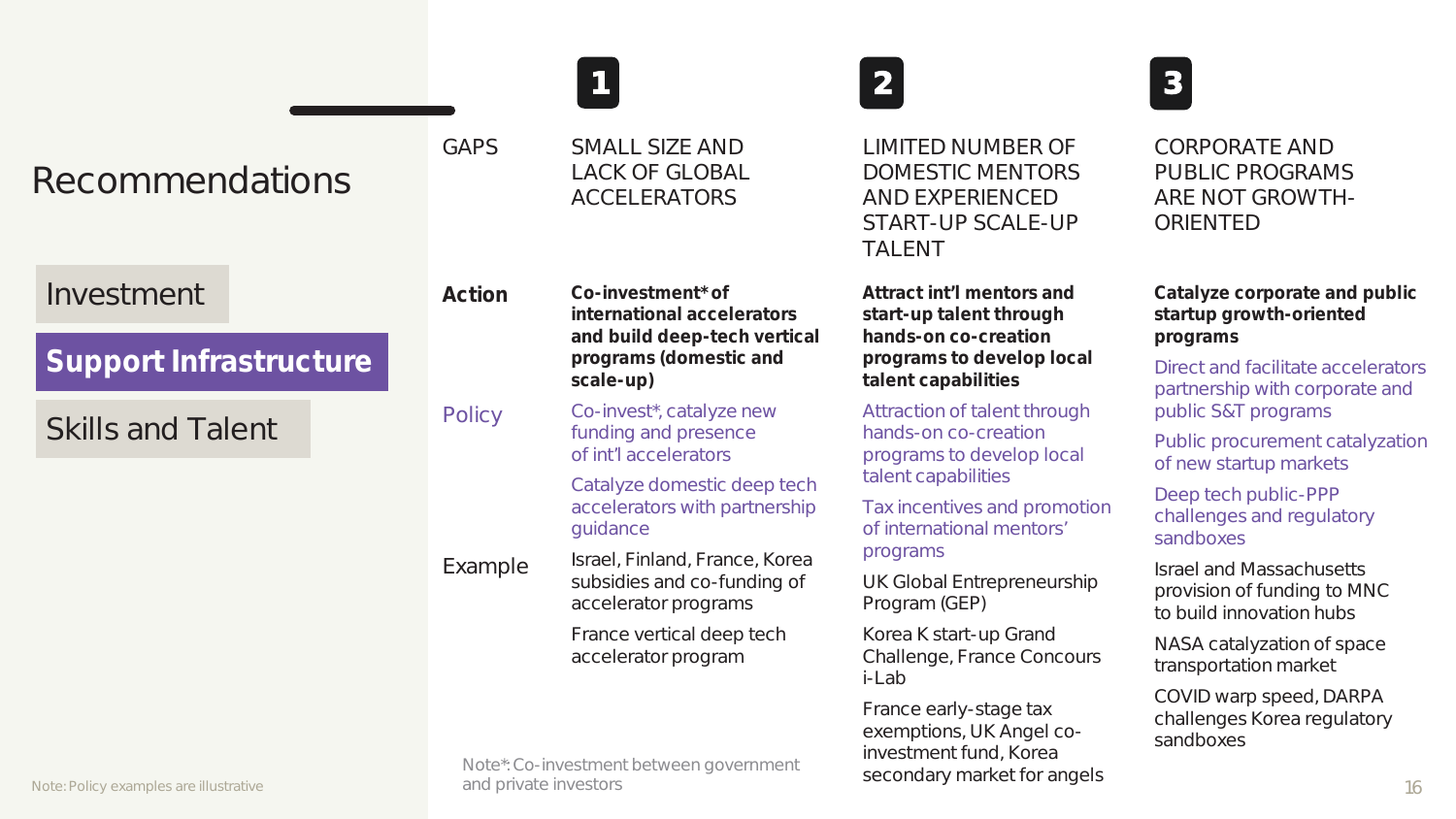|                          |         |                                                                                                                                                                                                                                                                          | 2 <sup>1</sup>                                                                                                                                                          | 3                                                                                                                                                                                                                                                                                             |
|--------------------------|---------|--------------------------------------------------------------------------------------------------------------------------------------------------------------------------------------------------------------------------------------------------------------------------|-------------------------------------------------------------------------------------------------------------------------------------------------------------------------|-----------------------------------------------------------------------------------------------------------------------------------------------------------------------------------------------------------------------------------------------------------------------------------------------|
| Recommendations          | GAPS    | LACK OF PRACTICAL<br>ENTREPRENEURSHIP<br>PROGRAMS                                                                                                                                                                                                                        | LIMITED R&D<br>COMMERCIALIZATION<br><b>IMPACT</b>                                                                                                                       | LIMITED INFORMAL<br><b>EDUCATION AND</b><br>TALENT CONVERSION<br>FROM CORPORATES                                                                                                                                                                                                              |
| Investment               | Action  | Create practical education<br>ecosystem programs in all                                                                                                                                                                                                                  | Expand programs<br>reach and partner with                                                                                                                               | Attract and build domestic<br>and int'l informal                                                                                                                                                                                                                                              |
| Support Infrastructure   | Policy  | university campuses<br>Catalyze comprehensive                                                                                                                                                                                                                            | accelerators (vertical deep<br>tech)<br>Market regulation and<br>Increase funding and<br>program size and reach<br>Expand partnerships with<br>corporate and public R&D | educational programs and<br>incentives to enable talent<br>mobility<br>Grants and investment,<br>direct partnership<br>Tax incentives and benefits<br>platform mobility for<br>entrepreneurship conversion<br>UK apprenticeship and<br>practical education programs<br>Finland startup grants |
| <b>Skills and Talent</b> | Example | programs of ecosystem<br>development through<br>partnership funding<br><i>incentives</i><br>Create new campus project<br>to develop new practical<br>entrepreneurship education                                                                                          |                                                                                                                                                                         |                                                                                                                                                                                                                                                                                               |
|                          |         |                                                                                                                                                                                                                                                                          |                                                                                                                                                                         |                                                                                                                                                                                                                                                                                               |
|                          |         |                                                                                                                                                                                                                                                                          | Berkeley, MIT, Sweden<br>Stockholm School of<br>Entrepreneurship (SSES)<br>university ecosystem of<br>support programs                                                  |                                                                                                                                                                                                                                                                                               |
|                          |         | Korea in-house venture<br>development and Leading<br>Universities for Startups                                                                                                                                                                                           |                                                                                                                                                                         |                                                                                                                                                                                                                                                                                               |
|                          |         | Note: Policy examples are illustrative;<br>deep-tech verticals may include Artificial Intelligence<br>(AI), quantum computing, regenerative medicine,<br>autonomous driving, blockchain, cybersecurity, virtual<br>reality, lithium-ion batteries, drones and conductive |                                                                                                                                                                         |                                                                                                                                                                                                                                                                                               |
| polymers.                |         |                                                                                                                                                                                                                                                                          |                                                                                                                                                                         | 17                                                                                                                                                                                                                                                                                            |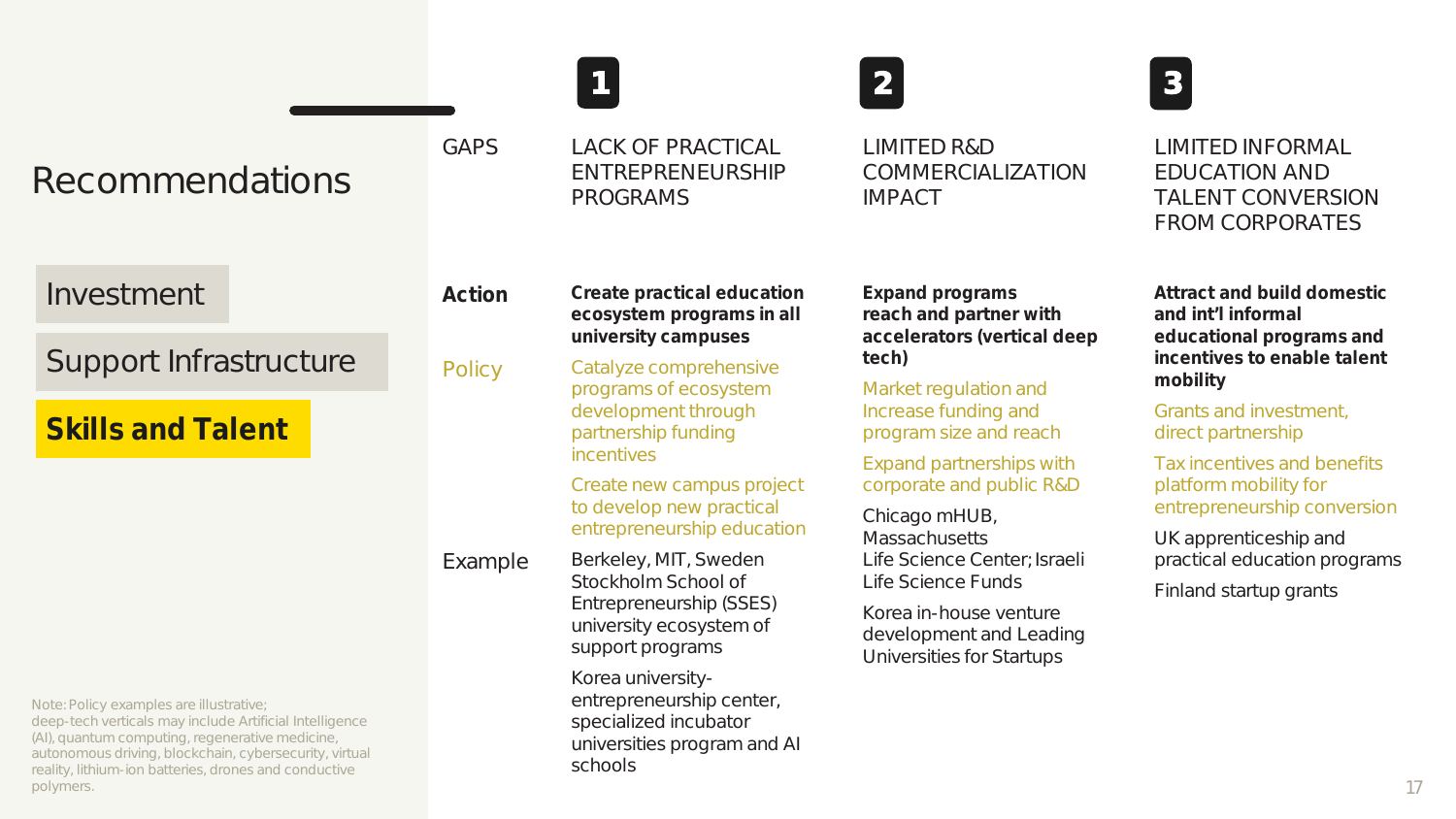# **Policy in Focus**

Universities to **university** programs **extend hands-on simulation-based entrepreneurship**  education available for all its students

**Illustrative examples of activities and comprehensive** 

- Entrepreneurship curricular courses available for all students
- Business plans competitions and hackathons,
- Camps and Pitch competitions,
- Acceleration and incubation
- Invention
- Mentors, angels and fellows
- R&D commercialization support
- Grants, seed and VC support investment
- Alumni and post-doc VC funds

#### **EXAMPLE IN FOCUS.** Start-up Practical Education Ecosystem



#### **1. Startup Support**: post-doc entrepreneurship, free ventures, Xaccelerator, Berkeley startup cluster, SkyDeck.

SkyDeck ->accelerator, incubator, mentoring, global innovation program and investment fund

- **2. New product R&D support**: invention lab, fellows, Innovate Berkeley, theme programs
- **3. Investor funds**: Grants, Seed fund, Alumni fund, Research fund, SkyDeck fund, angel network
- **4. University ecosystem**: academic programs, product/market fit support, legal, recruiting and intellectual property support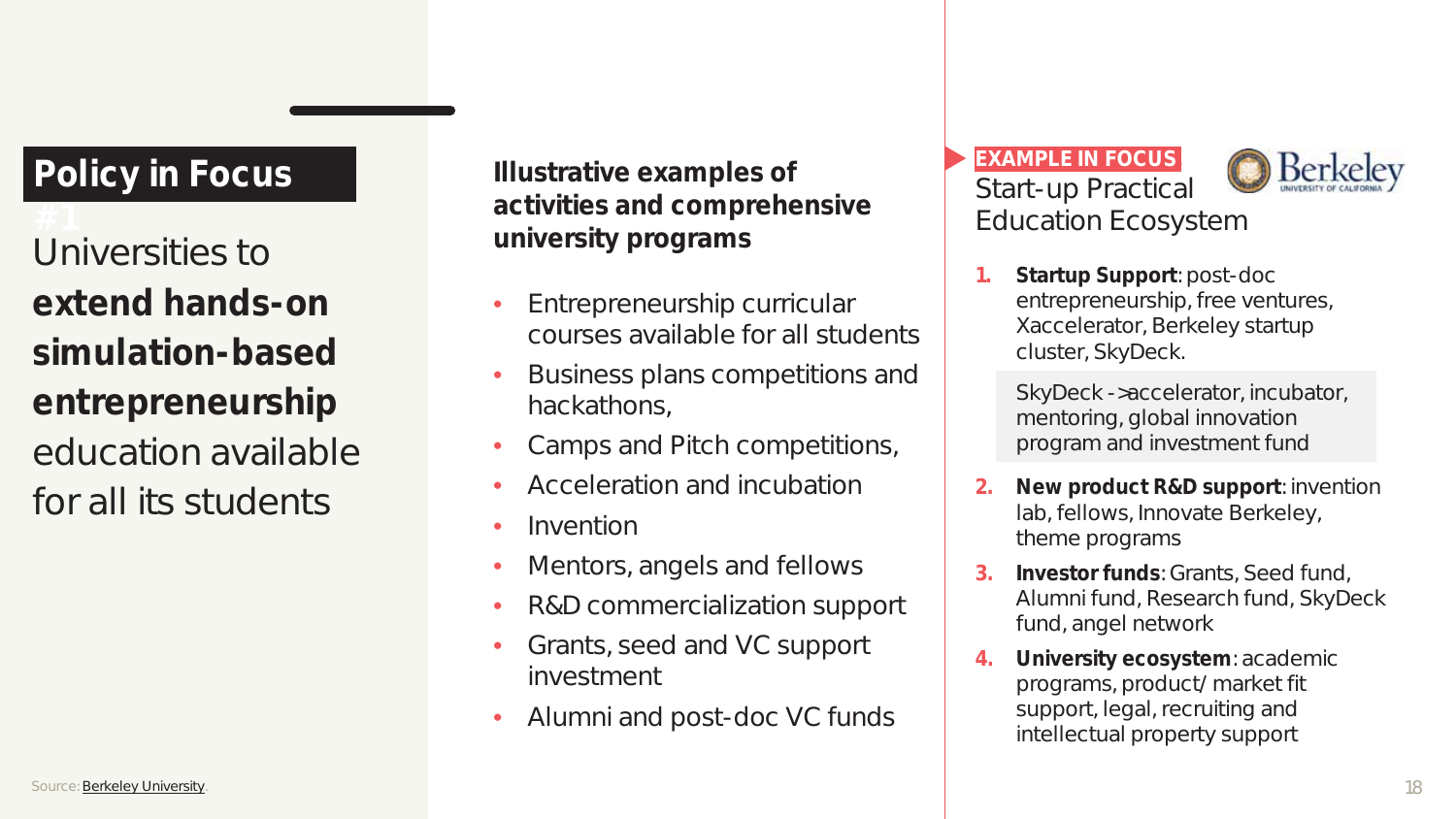

# **Policy in Focus**

**Expand Beyond Tokyo to diversify and Grow Japan's deep-tech start-up ecosystem leveraging S&T Cluster Potential**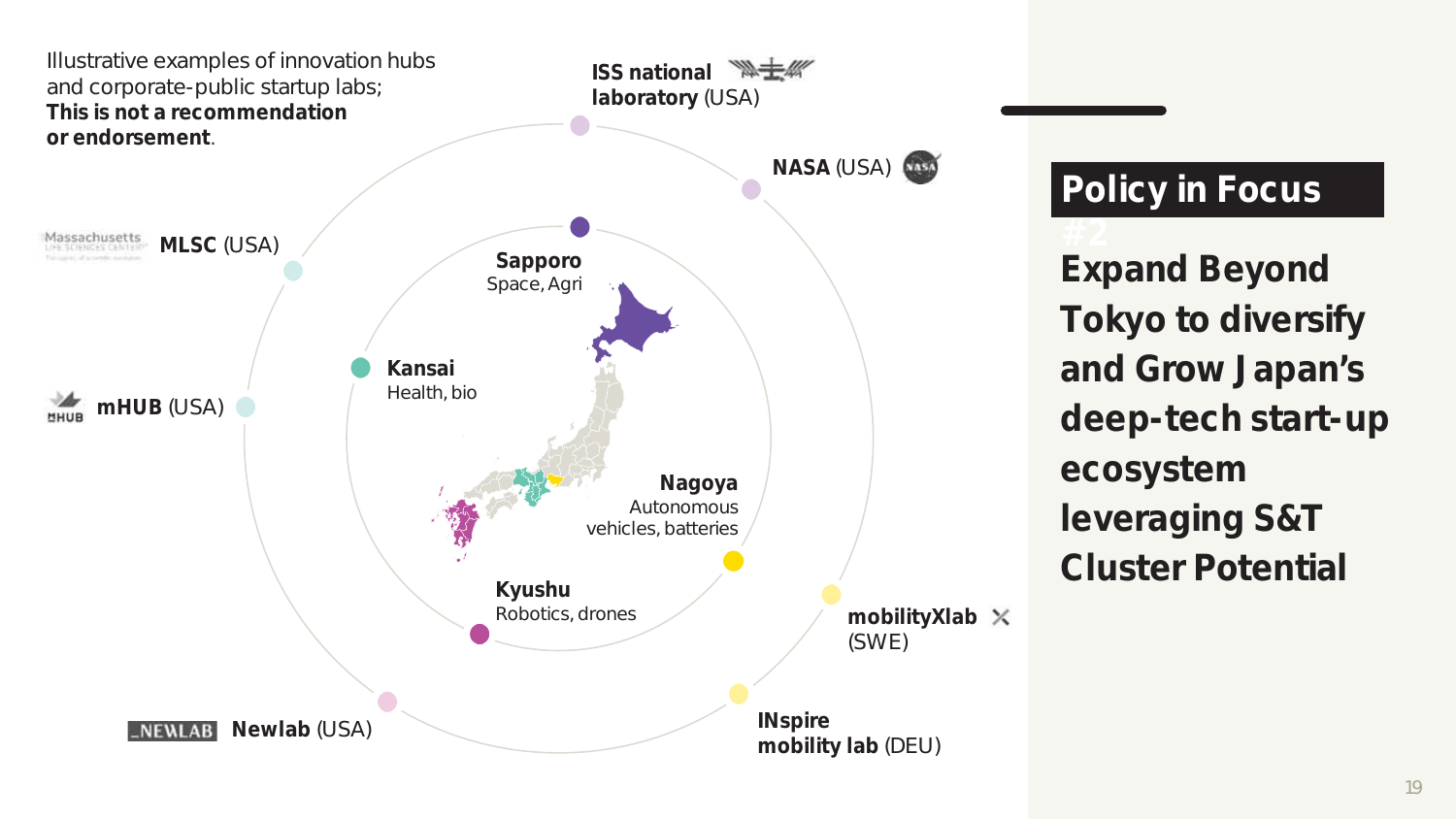# **Full Report**



https://documents1.worldbank.org/curated/en/977211634185509759/pdf/Tokyo-Start-Up-Ecosystem.pdf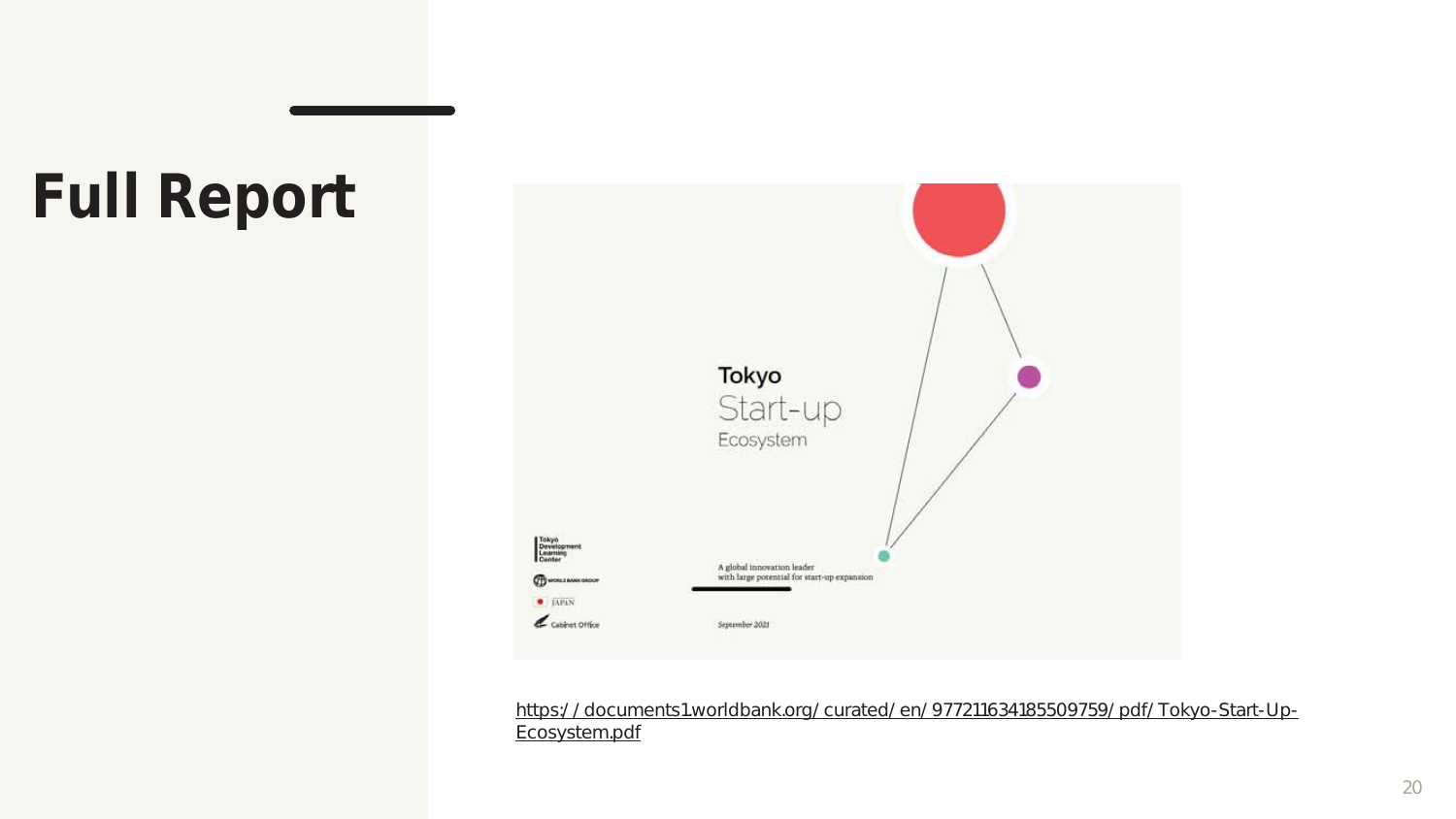# Boosting Japan's **Startup** Ecosystem

The great potential for Japanese innovation rebound

**Tokyo** Development Learning **Center** 





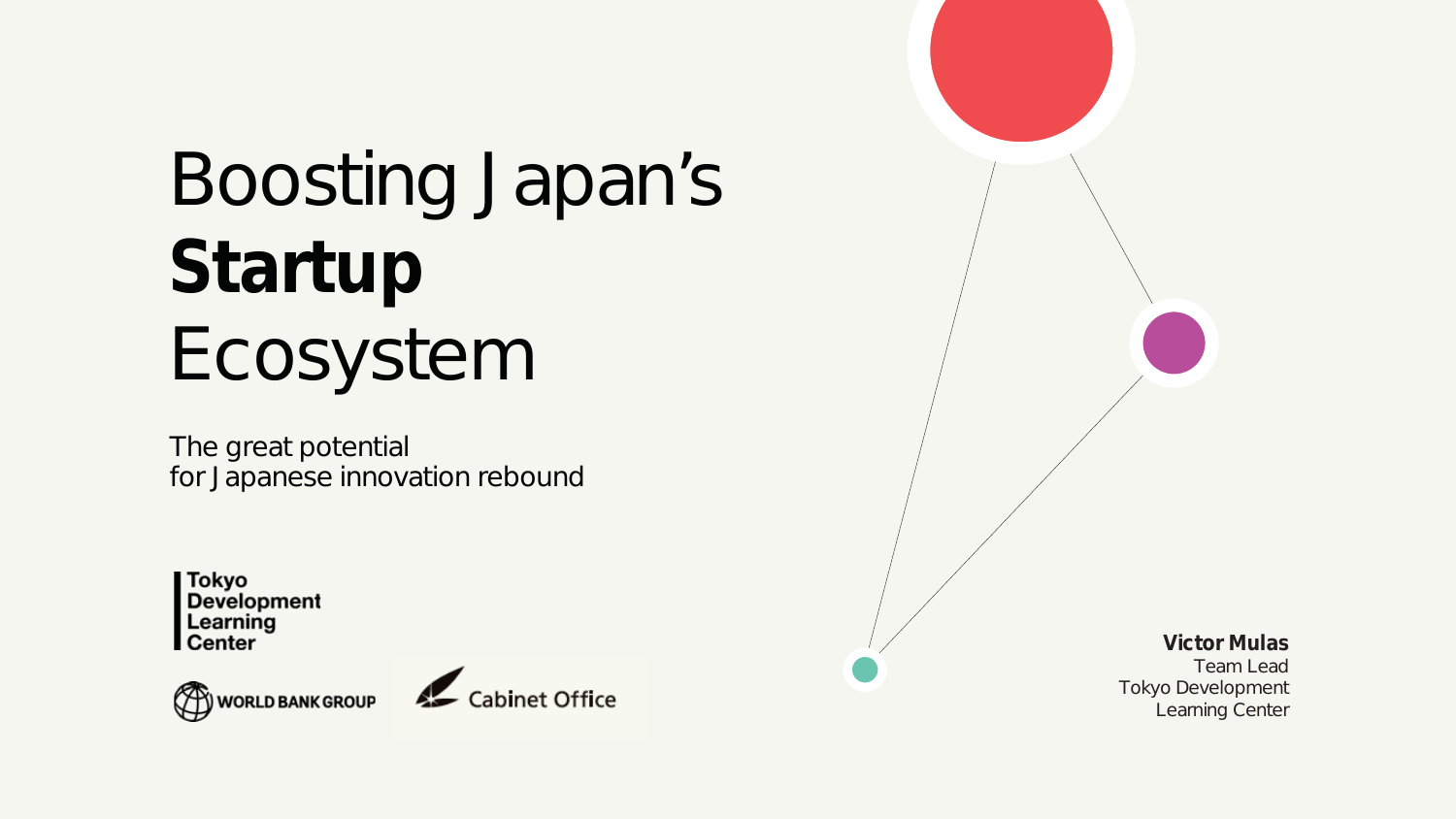# **Notes**

The findings of this presentation **is supported by the secondary data sources, complemented by some primary data.**

The main data sources used for the analysis of Japan were compiled through a survey of Japanese start-up founders and ecosystem stakeholders, which was conducted by the Cabinet Office under the guidance of the World Bank team (Dataset #1).

**Sample size:** 3,914 start-ups and an overall 6,086 ecosystem entities (including start-ups)

**Geographical location:** Tokyo, Kansai (Kobe, Kyoto, and Osaka), and Fukuoka

**Sample information:** each company's founding year, address, type of business, founder's information (such as education and previous jobs), and the associated investors and accelerators

Data from New York ecosystem was collected by Endeavour Insights in 2014 and it includes an overall of 9,168 ecosystem entities (including start-ups)

### Dataset #1 Dataset #2

**Sample size:**

3,131 startups and 5,991 associated investors in the following deeptech sectors: Artificial Intelligence (AI), Robotics, Space-Tech and Quantum Computer (QC)

**Sample information:** Start-up location (global), investor location (global), investment relations within cluster and among clusters (global)

### **Dataset #3**

**Sample size:** 65 accelerator programs (global) **Sample information:** accelerator programs, location, management entities, supporting entities, type of accelerator, associated start-ups and mentors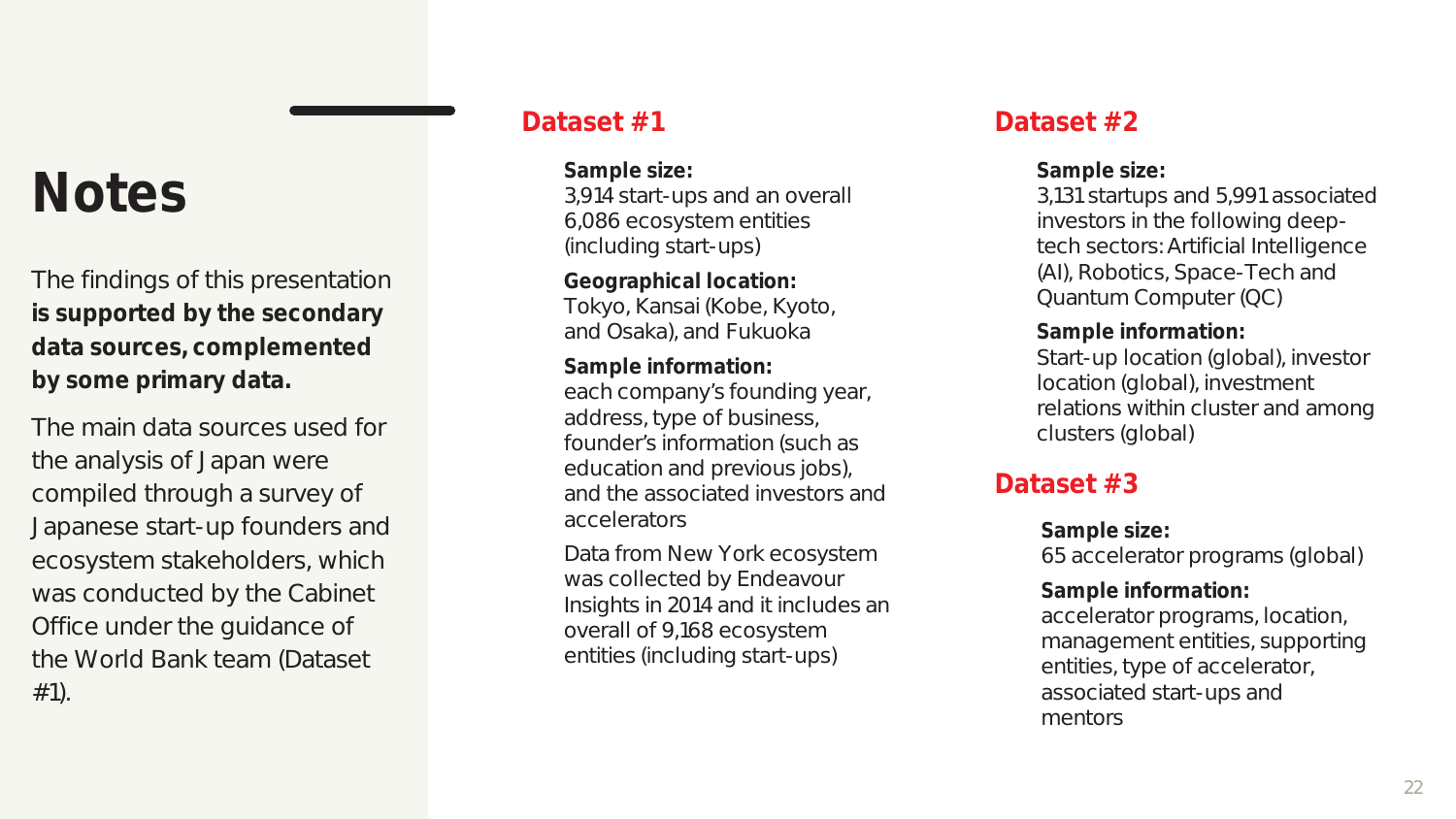# **Technical Notes**

### **Slides 12, 13, 14 and 19: Slide 16**

Dots represent ecosystem stakeholders. Lines represent connections between stakeholders and start-ups based on stakeholder role (e.g., investor connection is an investment, accelerator connection is participation in the acceleration, school connection is education of start-up founder in such school).

### **Slide 15**

Data here are artificial intelligence, robotics, space technology, and quantum computer. Only the frontier use of those technologies is included. The use of technologies that is accessory (e.g., a noncore use of the technology for the business model) is not included. Startups and investors are clustered by location of origin. The dots represent these clusters. The size of the dots is proportionate to the number of startups and investors in each cluster. The larger the size of a cluster the larger the number of start-ups (receiving investment) and investors (making investments) a cluster has.

For benchmarking purposes, stages have been unified to the international standard followed by CBInsights: seed stage for deals below US\$3M; early stage for deals between US\$3 million and US\$5 million and late stage for deals above US\$5 million, INITIAL data are based on funding received by start-ups per investment series, which have been adapted to follow the CBInsights value criteria. For Japan ticket size stages, VEC classifications may differ as the value of each state referred to is not disclosed. Instead, VEC methodology refers to the stage of the company, which may not correspond with CBInsights' classification, especially for early and late stages. For benchmarking purposes, VEC classifications of early stage and expanding stage have been merged into early stage.